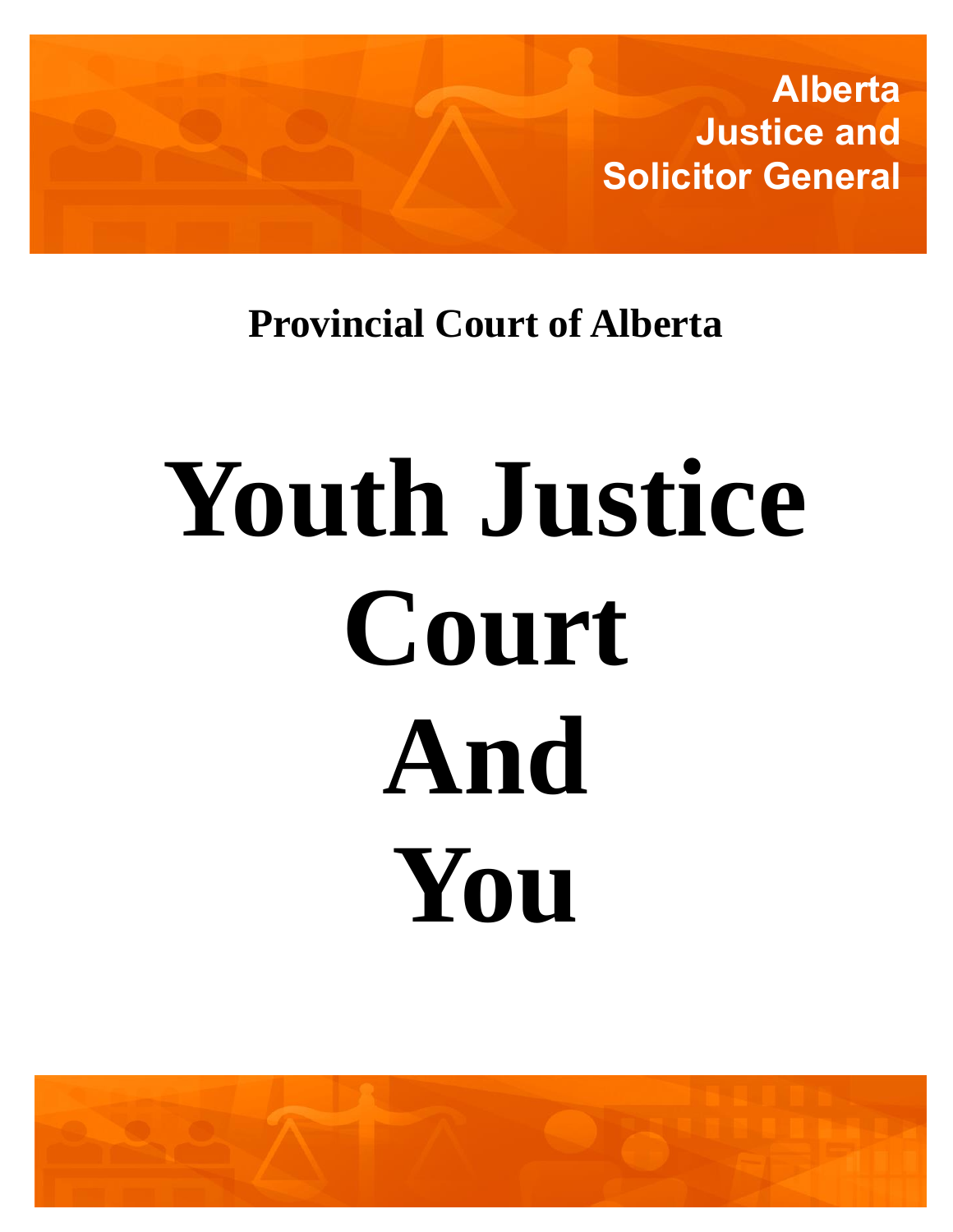#### **What is youth justice court?**

If you are 12 or older and 17 or younger, and you break the law, you may have to go to youth justice court, where you will have to take responsibility for your actions.

## **I have been charged. What do I do?**

You are required to appear in court. The document the police gave you tells when you must appear in court.

You may also be required to go to the police station to be fingerprinted and photographed.

OR

If a fine is indicated on the document from the police, the back of the ticket will tell you what you can do.

### **What will happen if I don't do anything?**

If you are required to be in court or be fingerprinted but you do not show up, you may be arrested and charged with another offence. If you do not pay the fine, the court will either issue a warrant for your arrest or give you an additional penalty.

### **Do I need a lawyer?**

You have the right to free legal representation under the Youth Criminal Justice Act (YCJA).

Contact Legal Aid (1-866-845-3425) for information on obtaining a lawyer.

### **Do my parents have to know about this?**

Normally your parent(s) or guardian(s) must be notified by the police for all serious offences. The participation of your parent(s) or guardian(s) is important. Parents can help by giving information in court and letting the judge know what they can do to help you at home. If your parent(s) or guardian(s) do not come with you, the judge may order them to show up.

You have the right to instruct your lawyer independent of your parents.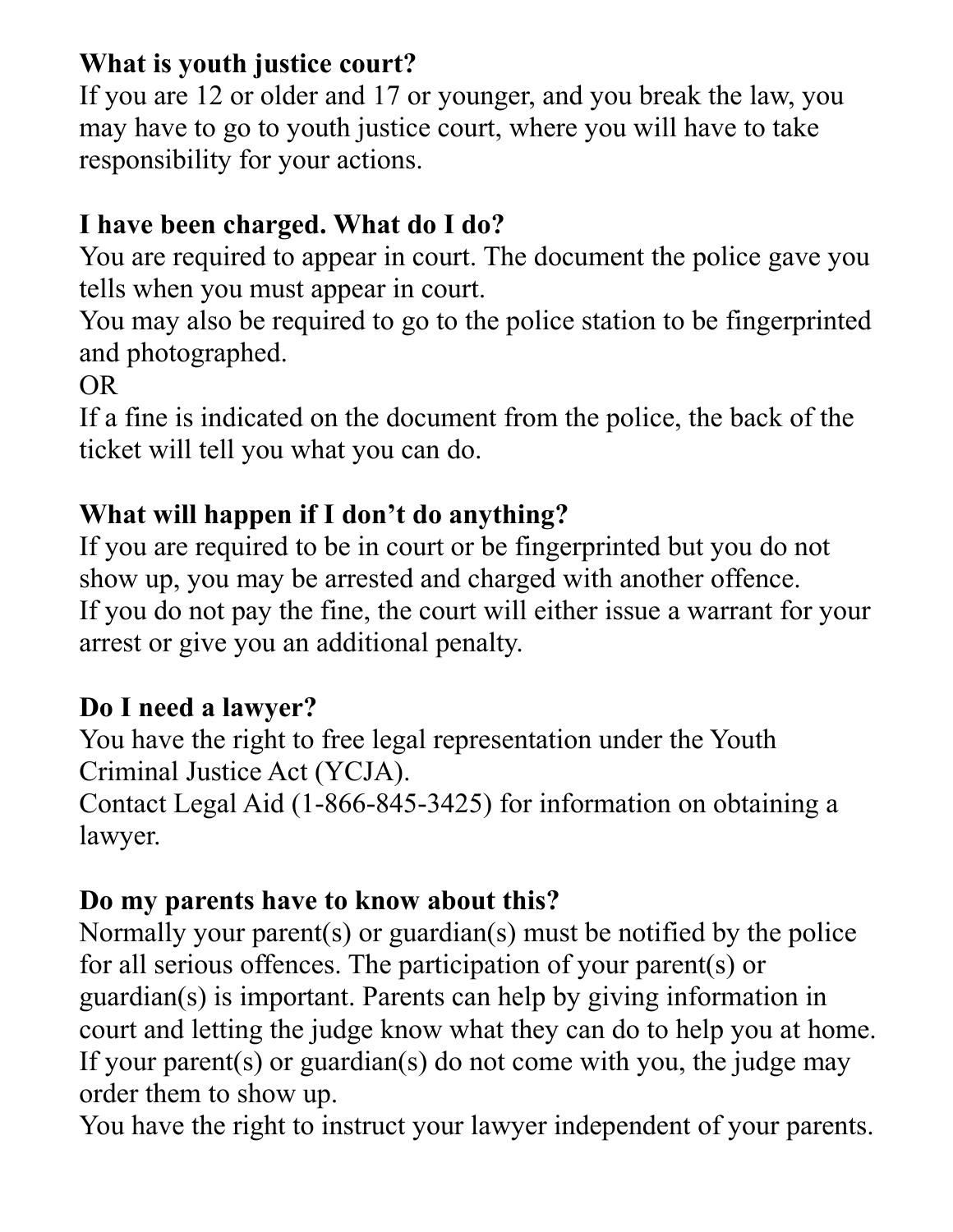### **What do I wear to court?**

There are no specific dress requirements. However, when you come to court, try to look and act your best.

#### **What happens at the courthouse?**

At the courthouse, lists of names are posted to tell people which courtrooms or counters to go to. If you cannot find your name, go to the counter and ask.

### **Who else will be in the courtroom?**

The courtroom clerk, sitting at the front of the courtroom and wearing a black gown, will usually be the first person you see.

The prosecutor represents society and will present facts to the judge.

The defence counsel / duty counsel helps the young person. Court Security officers keep everybody safe and guard prisoners.

The judge's job is to listen to everything that everyone says in court, and then make decisions.

Your parents or guardians are encouraged to attend and provide information that the judge may request.

Other people that may be in the courtroom are:

- · Probation officers they offer help when required
- · Representatives from the Elizabeth Fry Society and/or Native Counselling— they can answer your questions and may give you directions
- · General public and media